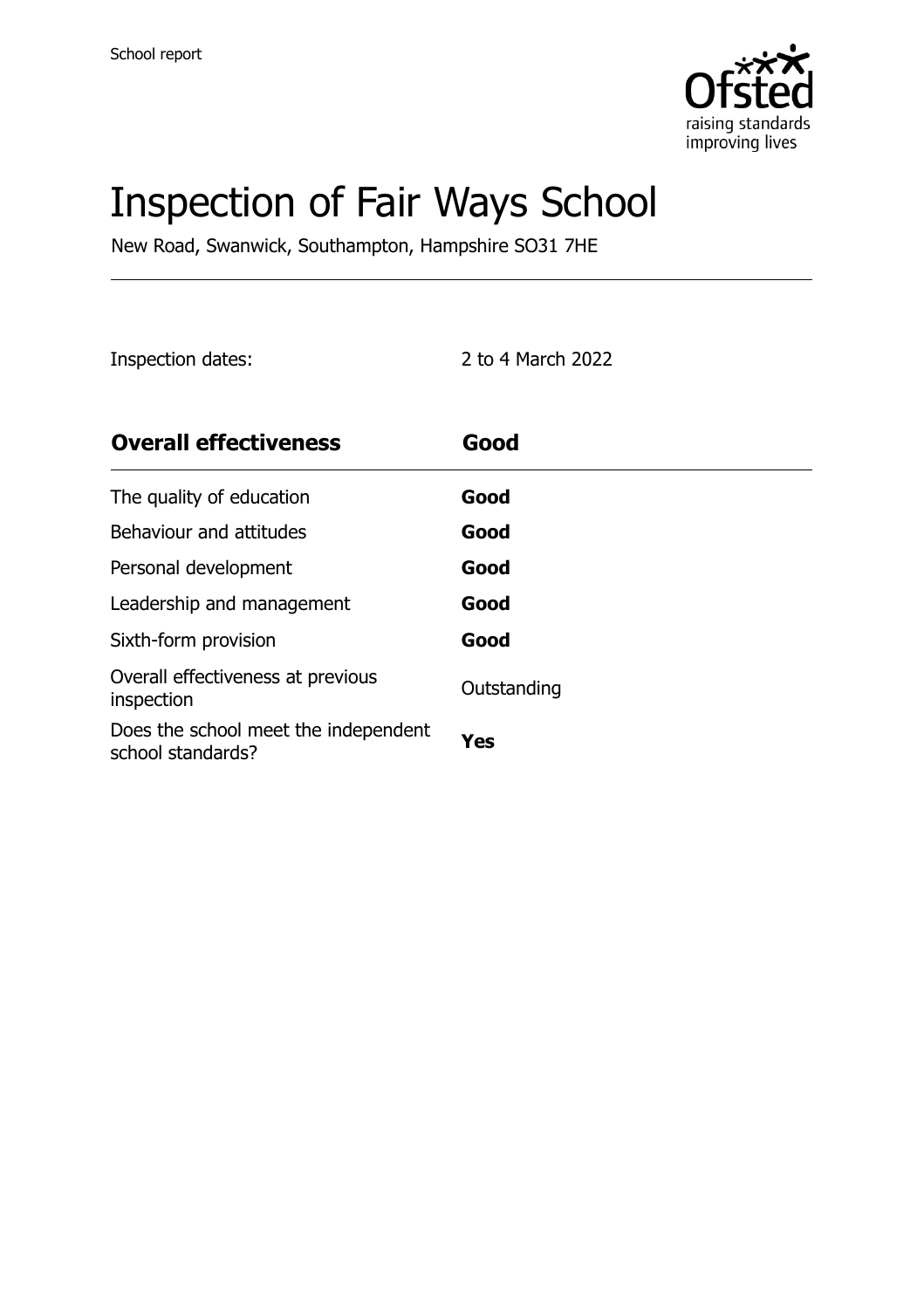

#### **What is it like to attend this school?**

Fair Ways is a unique and vibrant school. Pupils who arrive at the school have often had a hard journey to get here. Many have gaps in their schooling, and some feel rejected by the education system. The Fair Ways School gives these pupils a fresh start and an opportunity to reignite their passion for learning. Here, pupils can pursue their interests, celebrate success and make mistakes without the fear of ridicule or embarrassment.

The school is nurturing and safe. Pupils are taught to manage 'big feelings' and are given the space, support and dignity to regulate themselves, control their emotions and learn from their experiences. Friendly staff are on hand to help pupils at every step. Pupils, rightly, have great faith in the staff to help them to make good decisions. The trust that pupils place in the adults is hard-earned, and staff treat this with care. These strong relationships help pupils to feel safe and to make the most of their time at school.

Pupils are closely supervised. Their interactions are carefully managed, which helps them to form warm and appropriate friendships with others. Bullying is extremely rare and identified quickly to prevent things from getting out of hand.

#### **What does the school do well and what does it need to do better?**

Leaders have devised a curriculum that helps pupils to make up for lost time. Staff work incredibly hard to find out what pupils know already and their ambitions for the future. Using this, they design a curriculum that fills in the gaps in pupils' knowledge and builds on their understanding. Staff are patient, knowledgeable and provide clear instructions. This helps pupils to understand and complete challenging work.

Pupils' special educational needs and/or disabilities are considered at every stage. Staff adapt the curriculum to make sure pupils achieve their communication, social and emotional targets as they develop academically. Some pupils arrive at the school unable to read as well as they should. Despite their best efforts, staff's expertise in teaching early reading is not fully developed. This is because staff do not have the specialist resources or training to precisely identify and quickly address gaps in pupils' early phonics knowledge.

Pupils study a broad curriculum. Every curriculum subject is tailored to their starting point, and pupils work towards ambitious goals. This helps pupils to achieve well, gaining qualifications that will help them to take their next steps in education and employment. Staff don't rush pupils. For example, rather than tackling all of their GCSE qualifications in Year 11, students in Years 12 and 13 continue to work towards these exams, gradually building their qualifications each year. By doing fewer things well, pupils build their competence and confidence in a range of subjects and achieve highly.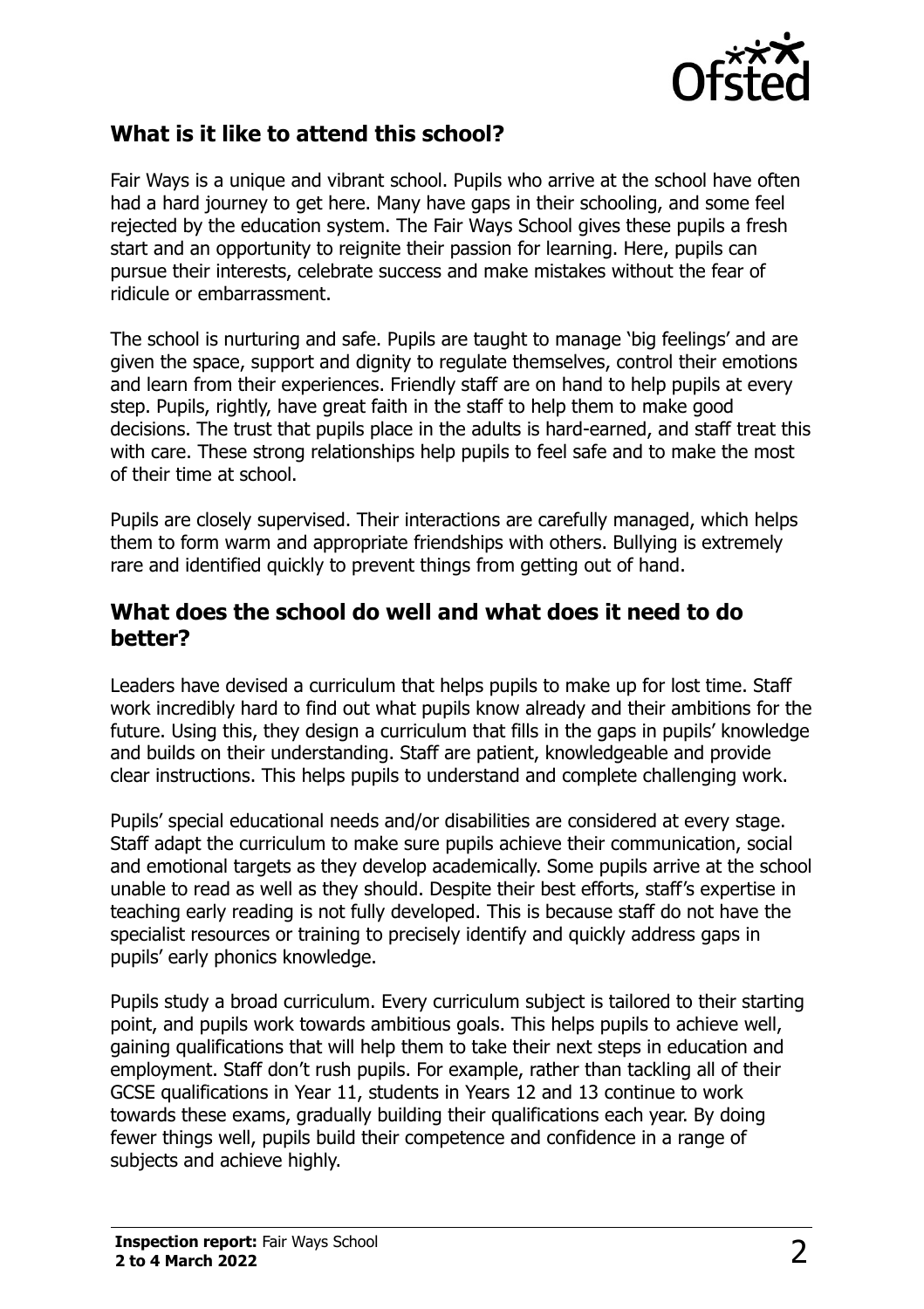

By the time they are ready to leave, students have the right qualifications and knowledge to take their next steps. They are prepared to study independently, travel safely and make and maintain strong friendships. Pupils receive extensive careers guidance and are supported to plan for their future, helping them feel settled during these times of change. Staff only stop supporting students when they are ready, accompanying them in the initial weeks of college then slowly withdrawing when students are ready to stand on their own two feet.

Staff expect pupils to do their best at all times. Lessons are calm and purposeful. When pupils do become distracted, staff quickly get them back on track. The time staff spend getting to know pupils is put to good use. Staff always know exactly what incentive or reward will get the best out of pupils. Around the school, pupils are polite, courteous and curious. They are welcoming to visitors and respectful towards each other.

Pupils delight in the range of experiences they encounter at school. They learn to ride a bike, swim confidently and compete in competitions against other schools. Pupils cook delicious, healthy meals with flair and confidence and know the effect that diet and exercise have on their physical health. Pupils learn that others will think, look and act differently from them and to value these differences. This broadens their understanding of the world around them and strengthens their capacity to navigate different communities and people.

Despite a period of instability in leadership, the school has continued to offer a high quality of education and care for pupils. Leaders have drawn on capacity from the wider organisation to continue their planned improvements. Junior staff have progressed through the Fair Ways training scheme, gaining qualifications that have improved their effectiveness and paved the way for their promotion. Staff's retention rates and morale are high.

In 2021, the main school building was largely destroyed by fire. Leaders quickly put in place suitable and welcoming accommodation which provides plenty of space for pupils to learn. The new site is well maintained, tidy and safe. Leaders have taken care to learn lessons from this incident, bolstering the risk assessment and maintenance procedures. Directors regularly check that these protocols are followed, further instilling a culture of diligence and responsibility.

### **Safeguarding**

The arrangements for safeguarding are effective.

Checks on staff's suitability are thorough and completed promptly. Staff receive comprehensive training in safeguarding and the school's systems for reporting concerns. Staff use a single programme to record behaviour, safeguarding and attendance information, and leaders monitor this closely to identify emerging patterns at an early stage. Leaders share concerns efficiently with external agencies and contribute to plans to keep pupils safe.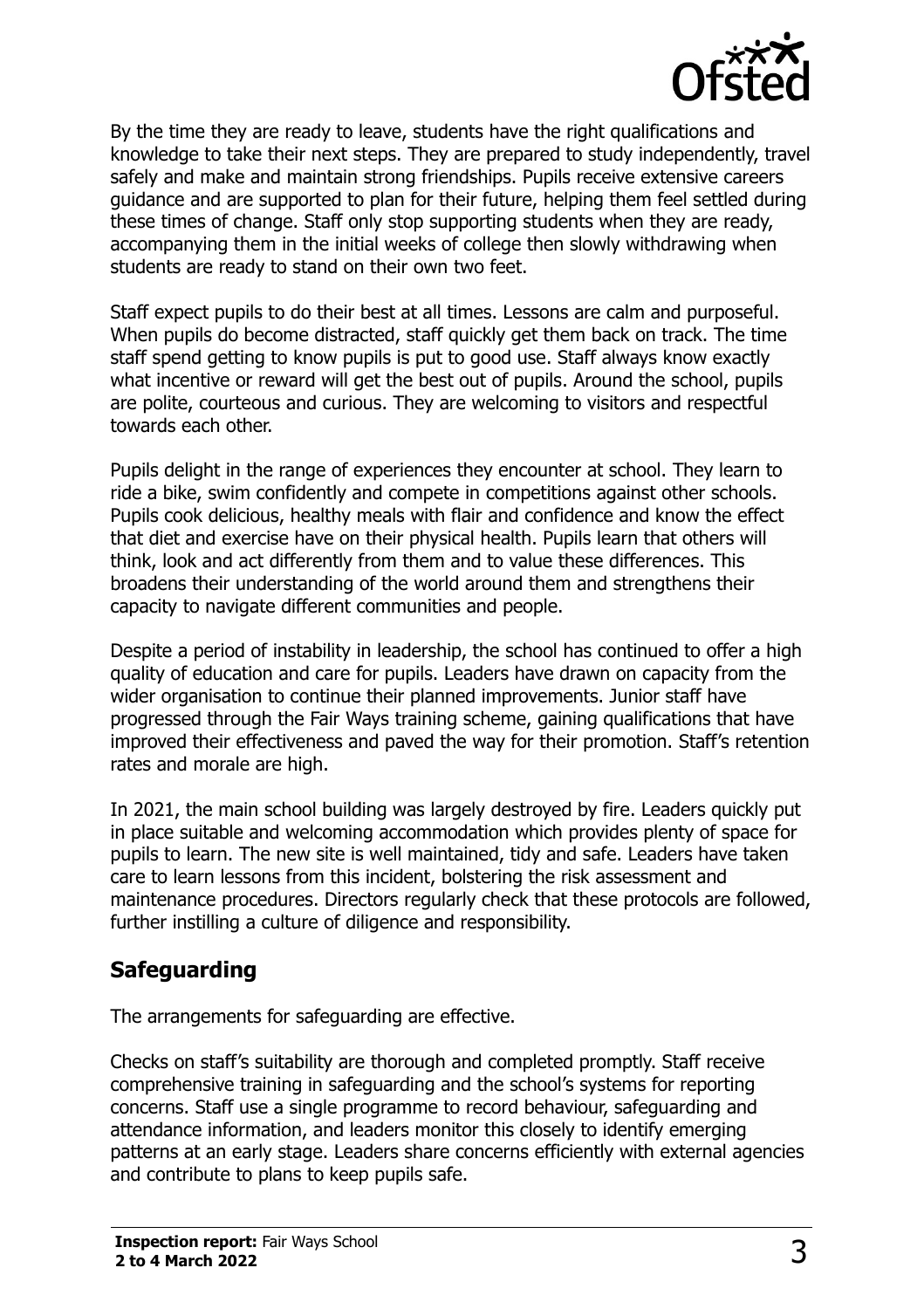

Pupils are taught to manage risks. This work is proactive and often addresses dangers that pupils have become accustomed to. Staff help pupils recalibrate their view of risks, so they make more informed decisions in the future.

# **What does the school need to do to improve? (Information for the school and proprietor)**

■ Staff do not possess a strong understanding of the strategies needed to teach phonics and early reading effectively. Sometimes, they use techniques to assess and support pupils to read which are either inefficient or confusing. Leaders should ensure that staff receive effective training so that they can identify and address gaps in pupils' phonics knowledge.

#### **How can I feed back my views?**

You can use [Ofsted Parent View](http://parentview.ofsted.gov.uk/) to give Ofsted your opinion on your child's school, or to find out what other parents and carers think. We use information from Ofsted Parent View when deciding which schools to inspect, when to inspect them and as part of their inspection.

The Department for Education has further quidance on how to complain about a school.

If you are the provider and you are not happy with the inspection or the report, you can [complain to Ofsted.](http://www.gov.uk/complain-ofsted-report)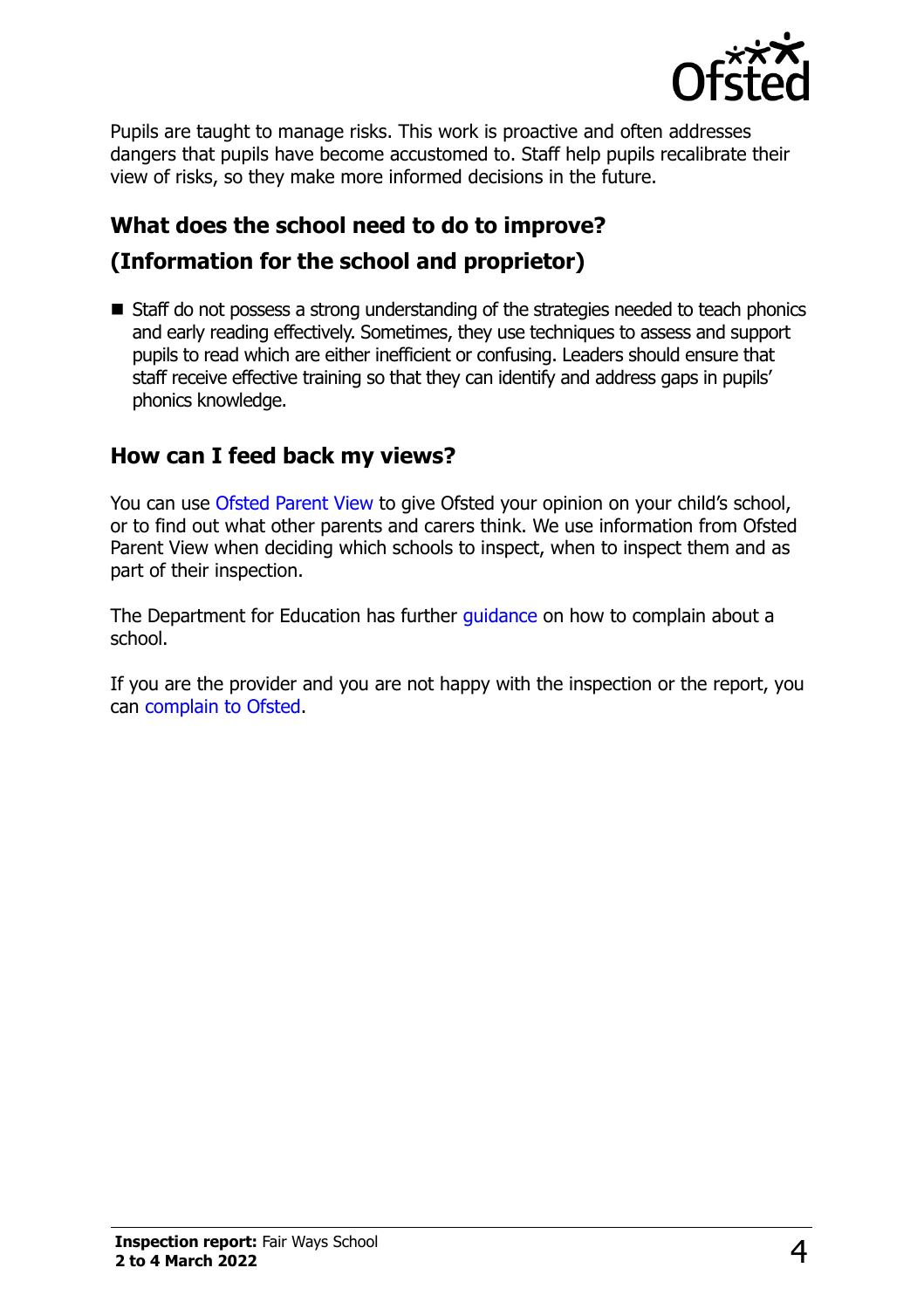

## **School details**

| Unique reference number                              | 135240                              |
|------------------------------------------------------|-------------------------------------|
| <b>DfE registration number</b>                       | 850/6088                            |
| <b>Local authority</b>                               | Hampshire                           |
| <b>Inspection number</b>                             | 10214657                            |
| <b>Type of school</b>                                | Other independent special school    |
| <b>School category</b>                               | Independent special                 |
| Age range of pupils                                  | 11 to 19                            |
| <b>Gender of pupils</b>                              | Mixed                               |
| Gender of pupils in the sixth form                   | Mixed                               |
| Number of pupils on the school roll                  | 30                                  |
| Of which, number on roll in the sixth $_{9}$<br>form |                                     |
| <b>Number of part-time pupils</b>                    | $\overline{0}$                      |
| <b>Proprietor</b>                                    | Fair Ways Community Benefit Society |
| <b>Chair</b>                                         | Mac McHugh                          |
| <b>Headteacher</b>                                   | Laura Rowe                          |
| <b>Annual fees (day pupils)</b>                      | £90,343                             |
| <b>Telephone number</b>                              | 01489579011                         |
| Website                                              | www.fairways.co                     |
| <b>Email address</b>                                 | admin@fairways-school.org           |
| Date of previous inspection                          | 23 to 25 January 2018               |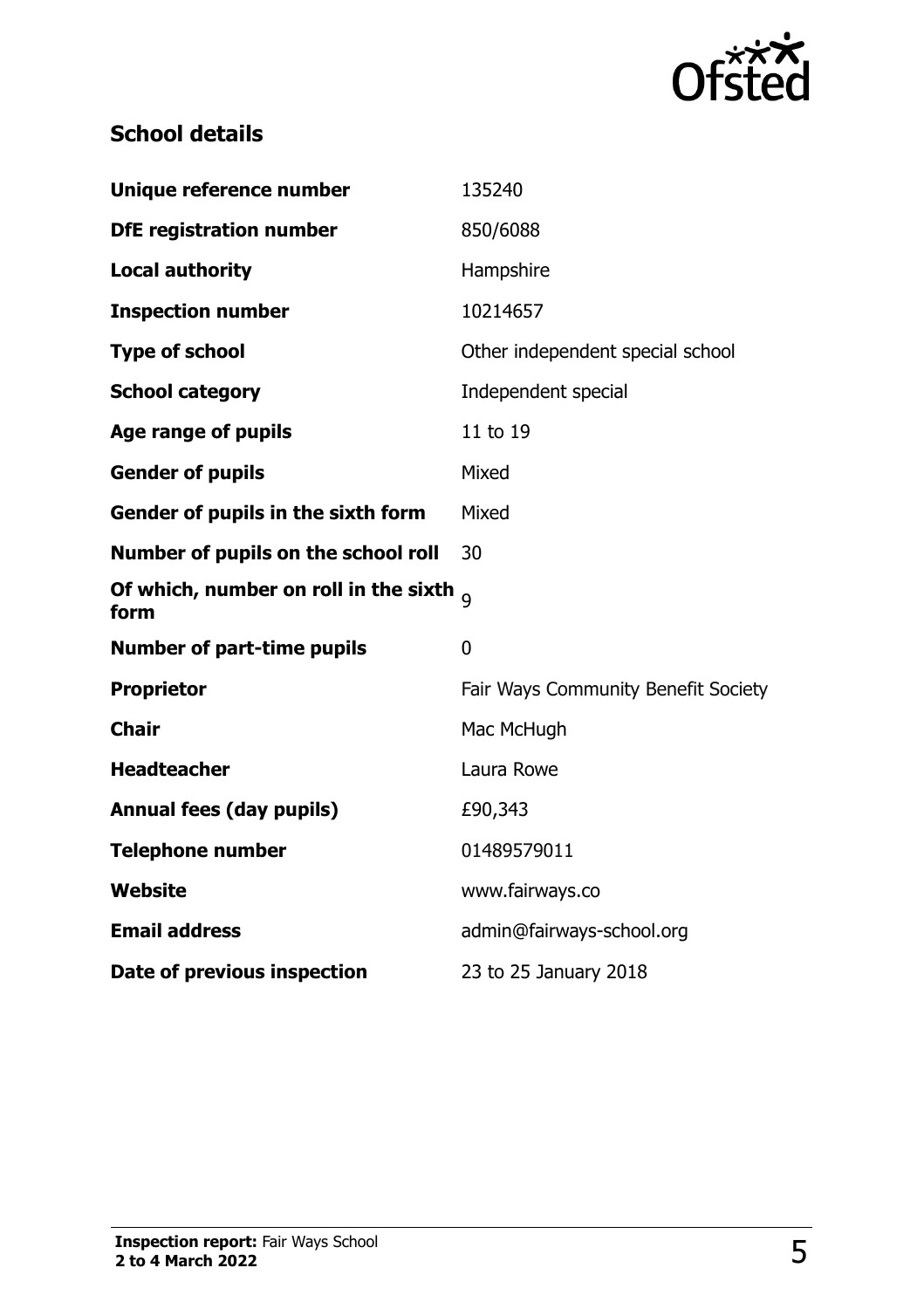

#### **Information about this school**

- Fair Ways is an independent special school for pupils who have social, emotional and mental health needs and/or autism spectrum disorder. The majority of pupils have missed a significant amount of time in school previously.
- The school operates across two sites in Swanwick and Fareham in Hampshire.
- All pupils at the school have an education, health and care plan.

#### **Information about this inspection**

Inspectors carried out this inspection under section 109(1) and (2) of the Education and Skills Act 2008. The purpose of the inspection is to advise the Secretary of State for Education about the school's suitability for continued registration as an independent school.

The school meets the independent school standards. These are the requirements set out in the schedule to the Education (Independent School Standards) Regulations 2014.

This was the first routine inspection the school received since the COVID-19 pandemic began. Inspectors discussed the impact of the pandemic with the school leaders and have taken that into account in their evaluation.

- The inspectors met with the headteacher, senior leaders and representatives of the proprietor body.
- **Inspectors did deep dives in these subjects: reading, mathematics, computing** and physical education. Inspectors talked to subject leaders, staff and pupils, visited lessons and looked at pupils' work. Inspectors then considered a wider range of evidence to explore the effectiveness of the curriculum. These took place over both school sites.
- $\blacksquare$  The inspectors reviewed the arrangements for safeguarding by scrutinising safeguarding records, interviewing staff and having discussions with pupils.
- The inspectors considered the views of parents shared through the Ofsted surveys. They gathered the views of pupils and staff through surveys, interviews and discussions conducted throughout the inspection.

#### **Inspection team**

Daniel Lambert, lead inspector Her Majesty's Inspector

Alan Johnson **Calculation** Ofsted Inspector